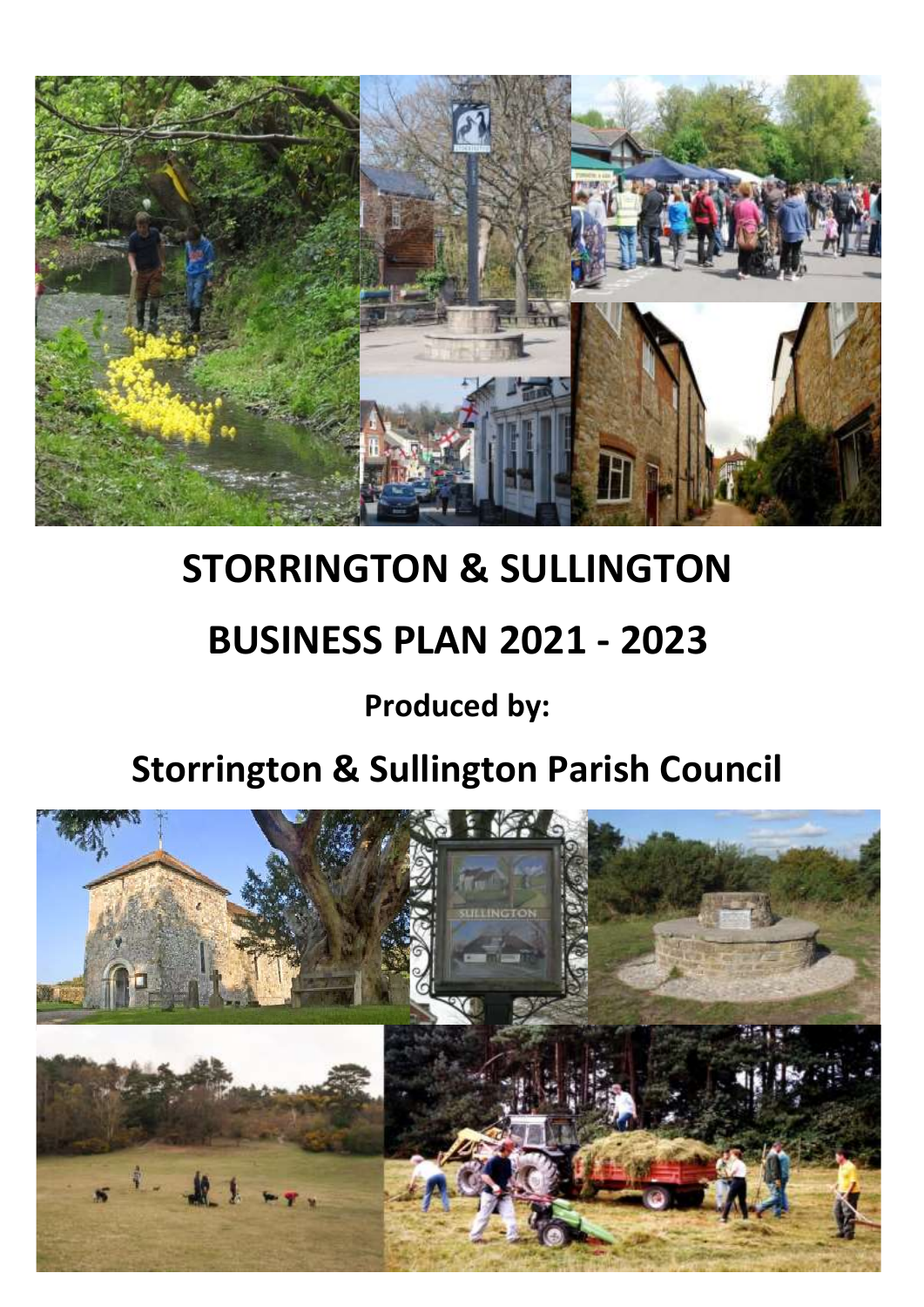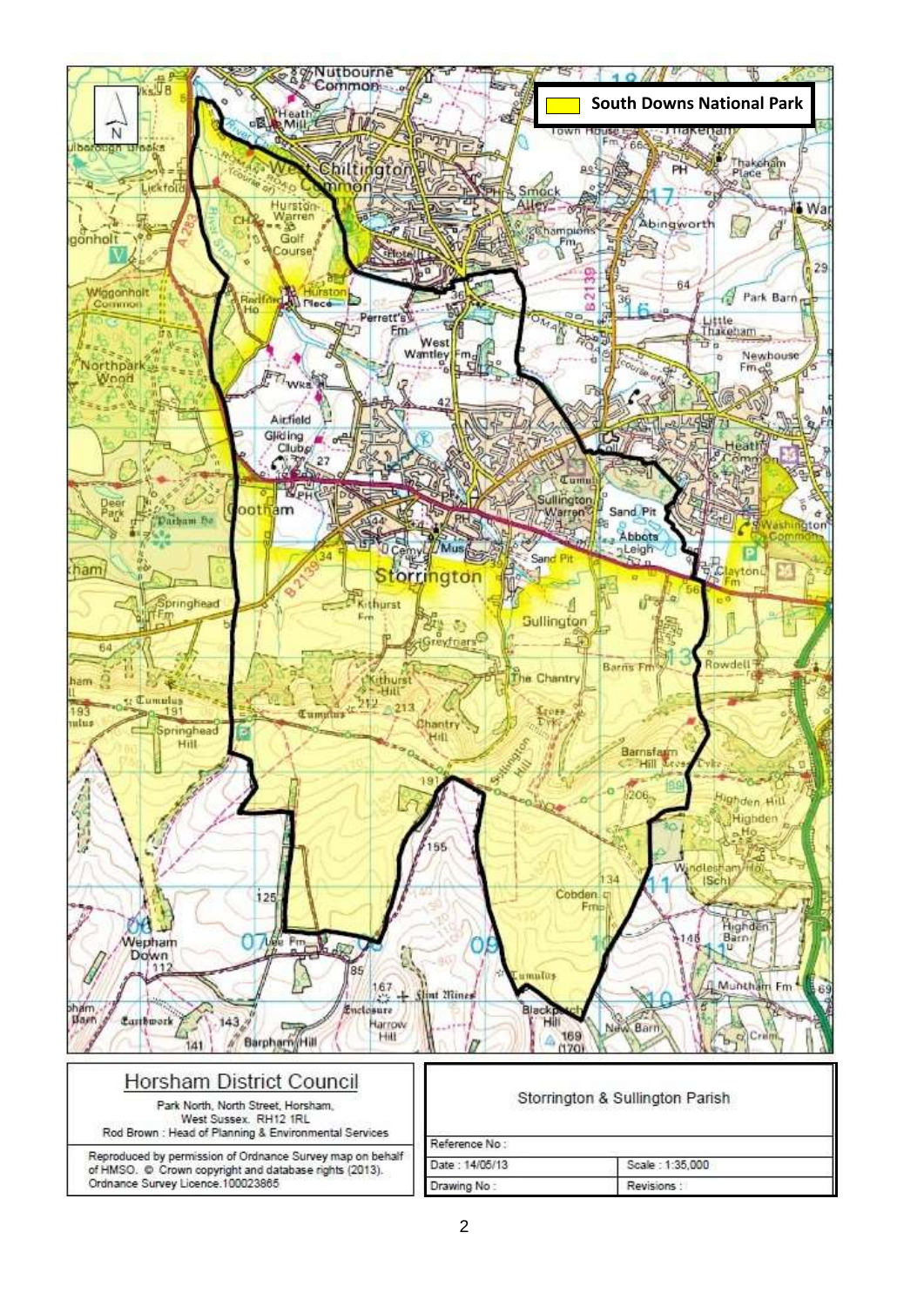### *STORRINGTON & SULLINGTON BUSINESS PLAN 2021 - 2023*





### **CONTENTS**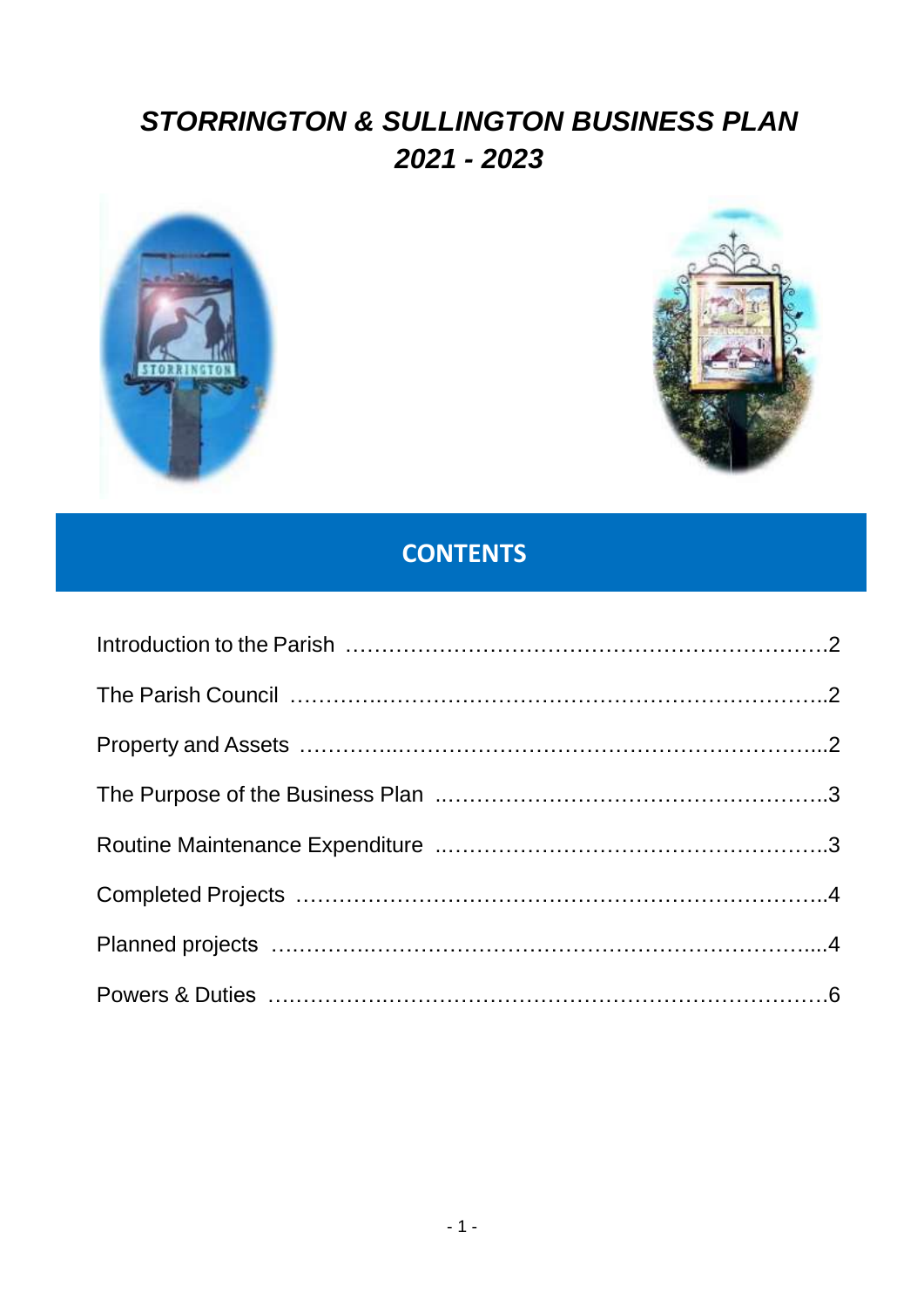#### **An Introduction to the Parish.**

The Parish of Storrington & Sullington is located in the south western portion of Horsham District in West Sussex. The village of Storrington lies on the A283, close to the main north-south A24 road, which connects Worthing on the coast to Horsham and Dorking in the north.

The population of the Parish is approximately 6,966 (1) (2011 Census) in 3,314 households.

Storrington Village Centre contains a wide range of facilities such as churches, shops, medical services and schools. These facilities are used by the residents of neighbouring parishes (Thakeham, Washington, Ashington and West Chiltington).

#### **The Parish Council.**

The Parish Council is the first tier of local government, representing the interest of residents and the community in general. It consists of 15 Councillors and elections last took place (uncontested) in 2019.

The Parish Council's main source of income is from the precept (collected via the Council Tax). The current level of precept is £240,577. (an average annual cost of £72.58 per household). Income from Hall & Facilities rentals is used to supplement the precept to provide services and facilities within the Parish and developer contributions help to pay for larger projects such as playgrounds and improvements to community buildings.

The Parish Council meets on the last Wednesday of the month at the Parish Hall, Thakeham Road, Storrington, West Sussex, RH20 3PP. There are 3 committees (Infrastructure, Communications and Environment (ICE), Recreation and Property (R&P) and Planning and Development (P&D)) each meeting monthly. 1 other committee (Finance and Budget) meets on an ad-hoc basis. All meetings are open to members of the public and are advertised on Village Notice Boards and on the Parish Council's website.

#### **Property and Assets.**

The Parish Council owns the following properties and land:

- The Parish Hall
- The Cricket Pavilion
- The Football Pavilion
- The Leisure Centre
- Sullington Recreation Ground and Car Park
- Storrington Recreation Grounds (including the Football Pitch and Hormare field) and car parks
- Storrington Memorial Pond
- Amberley Road Allotment site
- Parcel of land at West Street (grassed area)
- Parcel of land at Mant Close
- Land at Ryecroft Lane (jointly owned with Horsham District Council)

And is responsible for the management of:

- Ravenscroft Allotment site
- Place Villerest (paved area at junction of Old Mill Drive and the High Street)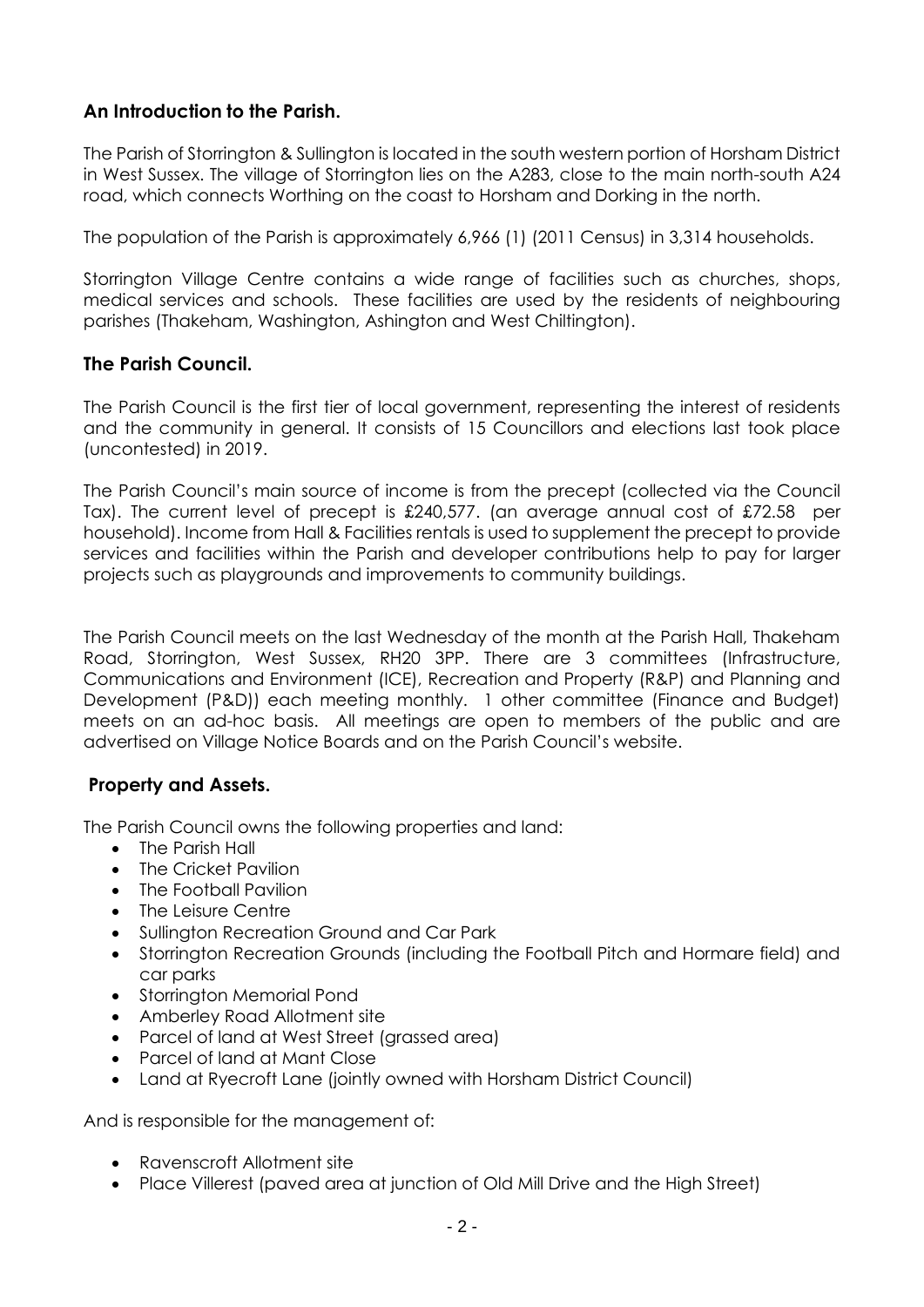#### **The Purpose of the Business Plan.**

The Purpose of the Parish Council's Business Plan is to set out a clear strategy to address key priorities in the community and to ensure that the policies, goals and community aims set out in the recently "made" Storrington & Sullington and Washington Neighbourhood Plan (SSWNP) are achieved.

The Covid-19 Pandemic has had an unprecedented effect on the Council's plans for the next 3 years and as such, this document has been amended to reflect the difficulties faced by our community and wider district as we slowly emerge from the Government Restrictions imposed during most of 2020 and into 2021.

Notwithstanding the Pandemic, we will encounter more challenges in the coming months with increased levels of housing numbers and how new development in ours, and neighbouring parishes, will impact upon Infrastructure in the village centre. The Parish Council has committed to addressing climate change by taking steps to reduce its carbon footprint and is actively involved with efforts to improve the air quality levels within the Air Quality Management Area in the Village Centre.

The Business Plan will provide an overview on proposed projects along with a calendar of essential services and recurring expenditure, allowing the Parish Council the ability to control its budget requirements. By planning ahead for major projects and or improvements to community facilities, funds can be sought from developer contributions or grants. This forward planning will enable the Parish Council to keep its precept requirements as steady as possible, particularly in the current economic climate.

The Business Plan is intended to be a rolling document and will be reviewed and updated annually.

#### **Routine Maintenance Expenditure.**

The Parish Council undertakes regular inspections of public areas and buildings and as well as day to day maintenance, the following is a schedule of routine expenditure for the upkeep of these community facilities.

| Project           | <b>Regularity</b> | Last             | <b>Next Due</b> | Approx.    | notes             |
|-------------------|-------------------|------------------|-----------------|------------|-------------------|
|                   |                   | Completed        |                 | Cost       |                   |
| Parish Hall       | Every 3           | 2020             | Summer          | £6,000     |                   |
| Decoration        | years             |                  | 2023            |            |                   |
| Security & Fire   | Every 3           | 2020             | 2023            |            |                   |
| contract          | years             |                  |                 |            |                   |
| Grounds           | Every 3           | 2019             | 2022            | £12,000    |                   |
| maintenance       | years             |                  |                 |            |                   |
| Contract          |                   |                  |                 |            |                   |
| Insurance         | Every 3           | October          | 2022            | £5,500     |                   |
| Premium           | years             | 2019             |                 |            |                   |
| Tree Surveys      | Every 3           |                  |                 |            |                   |
| • The Glade       | years             | <b>Nov 2018</b>  | 2021            | Approx     | Expect additional |
| • Sullington Rec  |                   | <b>July 2019</b> | 2022            | $£300$ per | costs for surgery |
| • Storrington Rec |                   | Oct 2019         | 2022            | survey     |                   |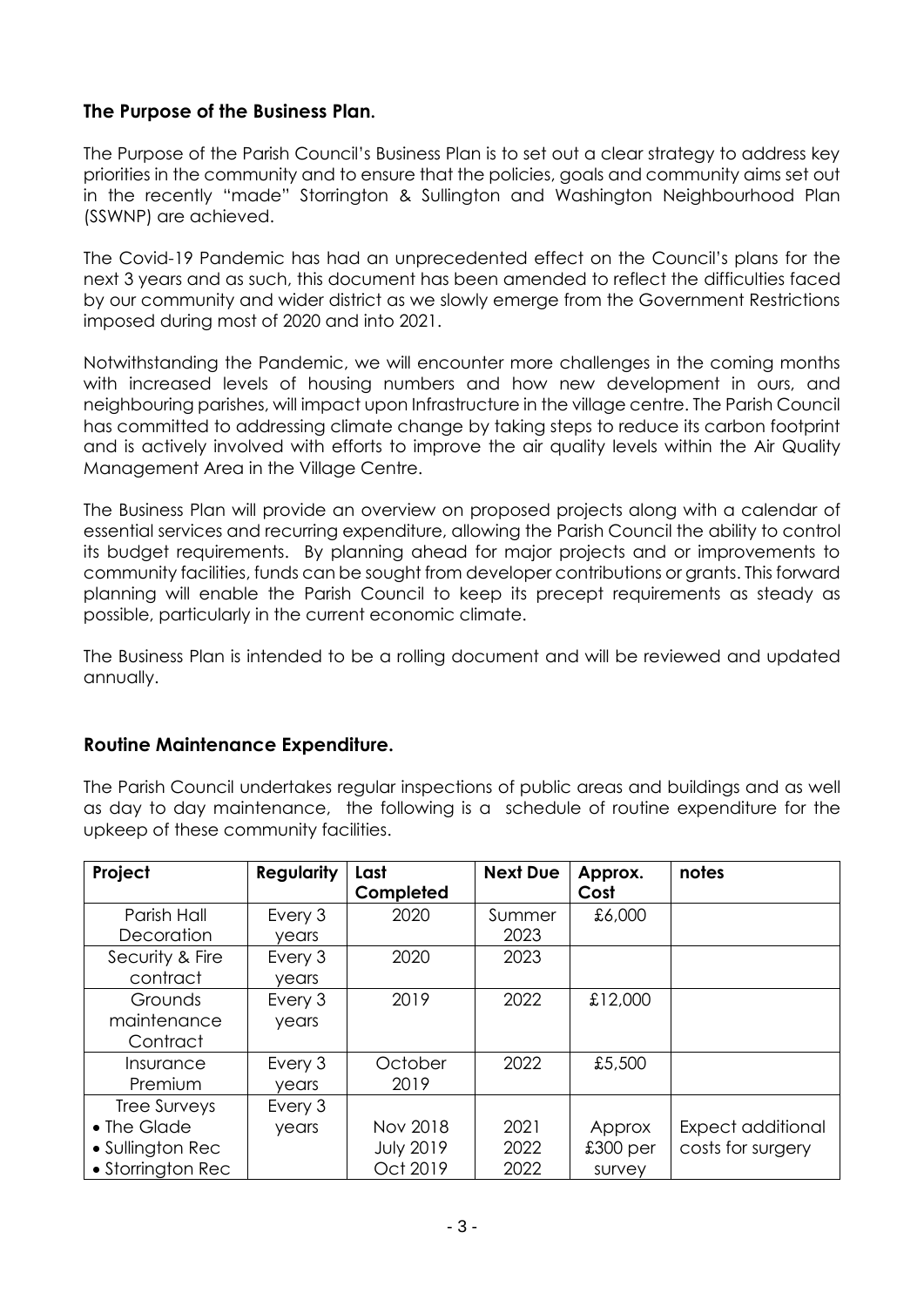| • Memorial Pond    |              | Oct 2019     | 2022     |        | resulting from |
|--------------------|--------------|--------------|----------|--------|----------------|
|                    |              |              |          |        | reports        |
| <b>Buildings</b>   | Every 5      | 2015         | Summer   | £1,000 | Delayed due to |
| Valuations         | years        |              | 2021     |        | Covid-19       |
| Pond               | <b>Twice</b> | October      | April    | £750   |                |
| Maintenance /      | Annually     | 2020         | 2021     |        |                |
| <b>Treatment</b>   |              |              |          |        |                |
| Play Equipment     | Annually     | Jan 2021     | Jan 2022 | £400   |                |
| <b>Inspections</b> |              |              |          |        |                |
| Interim Play       | Monthly      | January 2021 | monthly  | £250   |                |
| Equipment          |              |              |          |        |                |
| Inspections        |              |              |          |        |                |

#### **Completed Projects**

**Storrington Recreation Ground – Drainage Repairs.** Following several incidents of flooding in the car park at Storrington Recreation Ground, the Parish Council arranged for a CCTV survey to be carried out in early 2020. The survey found that 36 metres of concrete service drain has collapsed and requires replacing.

Projected cost: £20,000 Source of funding: Parish Council Reserves Completion Date: Summer 2020 (completed)

**The Parish Hall - Replacement Entrance Doors.** The current wooden door frame is no longer fit for purpose and requires replacing with an energy efficient unit.

Projected cost: £4,000 Source of funding: CIL Developer Contributions. Completion Date: Summer 2020 (Completed)

#### **Planned Projects**

**Sullington Recreation Ground – Installation of Outdoor Gym.** The installation of an outdoor gym facility is planned to enhance the facilities at Sullington Recreation Ground.

Projected cost: £65,000 Source of funding: S106 Developer Contributions Completion Date: Autumn 2021 (delayed due to COVID-19)

**Community Highways Scheme – Improvements to road layout and roundabout at West Street, junction with Monastery Lane, Amberley Road and Pulborough Road.** The Parish Council will be applying for a Community Highways Scheme to improve sight lines for approaching vehicles and to raise the roundabout area to deter excessive speed. At the time of print, the project has passed the first stage and will now undergo feasibility studies.

Projected cost: Unknown Source of Funding: WSCC Highways Department (£7,000 S106 developer funds available) Completion Date: 2021 (potentially delayed due to COVID-19)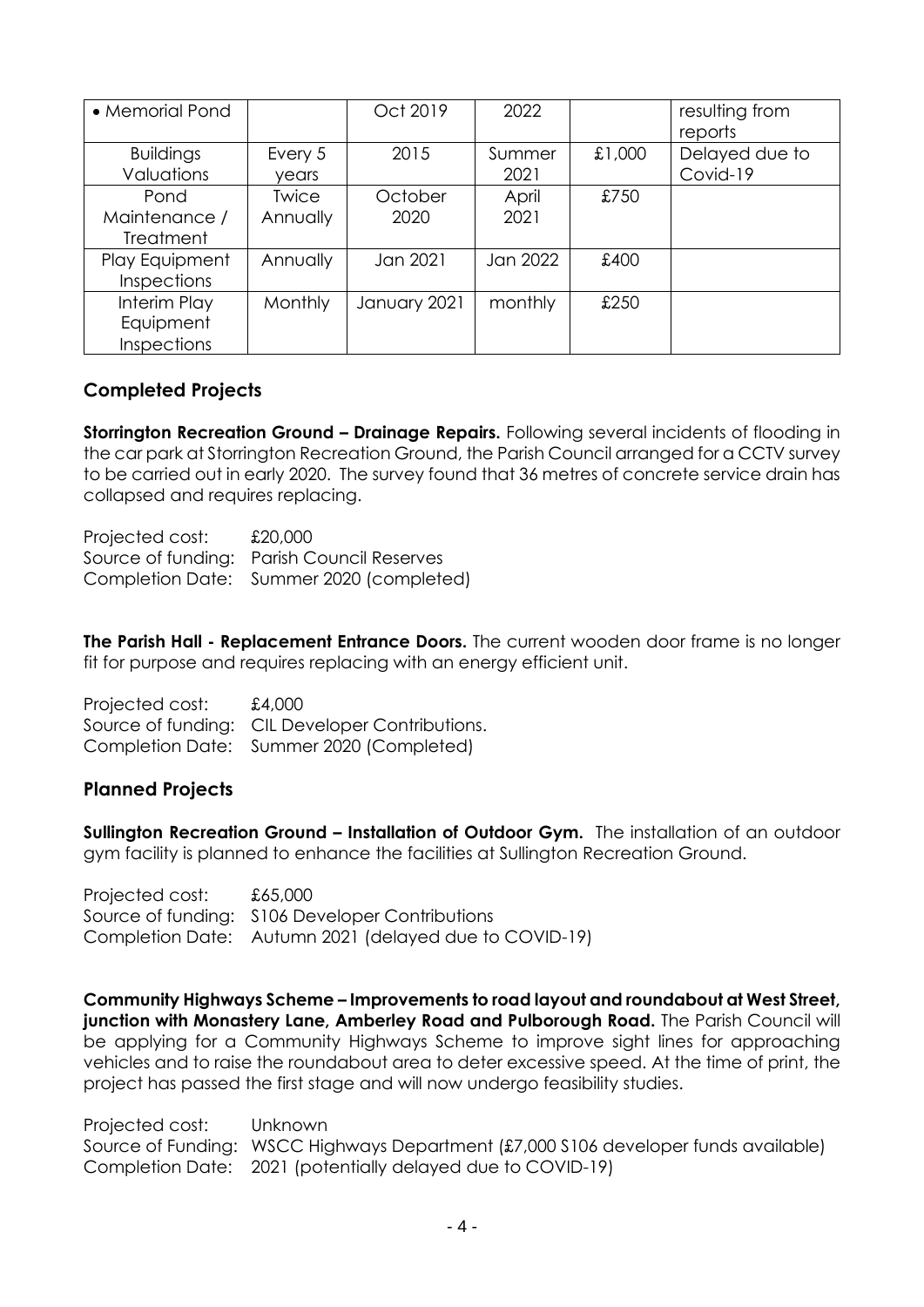**Upgrade of CCTV equipment at Storrington Recreation Ground and Leisure Centre.** Following a series of incidents of criminal damage and vandalism at the Chanctonbury Leisure Centre and Storrington Cricket Pavilion, the Parish Council has identified the need for improvements to the existing CCTV surveillance equipment.

Projected cost: £5,000 Source of Funding: S106 developer contributions and Police Prevention of Crime Fund. Completion Date: April / May 2021.

**Chanctonbury Leisure Centre – Re-opening.** As a sad effect of Covid-19, Adur Community Leisure entered into administration which resulted in the closure of Chanctonbury Leisure Centre. As owners of the building, the Parish Council stepped in to purchase the contents and equipment to ensure that the facility can be re-established as a going concern. Agreement was reached with a group of local volunteers to set up a Board of Trustees to manage the centre and a significant amount of funds have been set aside to cover the start up costs. Plans were in place to re-open the centre in January 2021 but due to the latest lockdown imposed on January 5<sup>th</sup> 2021, this has not happened. At the time of printing, the phased re-opening is scheduled to commence on 12<sup>th</sup> April 2021

Projected cost of re-opening: £35,000 Contents and fixtures: £30,000 Support for first 12 months of operating: £40,000 Projected costs associated with lockdown: £35,000 Buildings maintenance / repair:  $\qquad \qquad \text{£20,000}$ Source of Funding: Source of Funding: Source of Funding: All and Muslim Muslim Business Horsham District Council, Storrington &

Sullington Parish Council, Thakeham Parish Council, Washington Parish Council, West Chiltington Parish Council, Tesla Storrington. Government Grant, Sport England.

Completion Date: Completion Date:

Further projects will be added as and when they are identified by the Parish Council.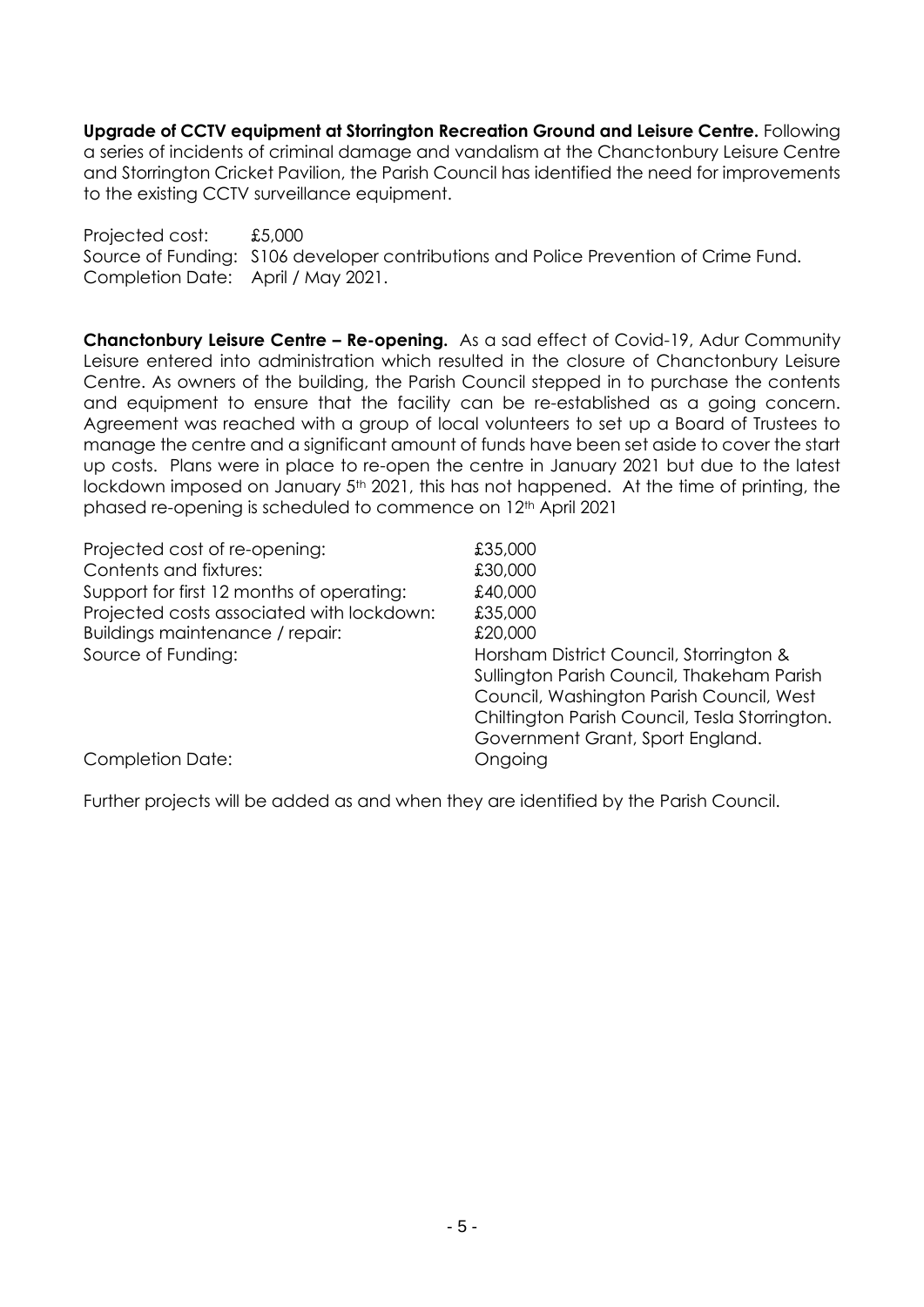#### **LIST OF LEGAL POWERS AND DUTIES**

Below is a list of powers and functions which gives details (albeit not comprehensive) on what the Parish Council can act upon:

| Function                                        | Powers & Duties                                                                                                                                                                              | <b>Statutory Provisions</b>                                                                                                                                   |
|-------------------------------------------------|----------------------------------------------------------------------------------------------------------------------------------------------------------------------------------------------|---------------------------------------------------------------------------------------------------------------------------------------------------------------|
| Allotments                                      | Powers to provide allotments.                                                                                                                                                                | <b>Small Holding &amp; Allotments</b>                                                                                                                         |
|                                                 | Duty to provide allotments gardens if<br>demand unsatisfied and if<br>reasonable to do so.                                                                                                   | Act 1908, s.23                                                                                                                                                |
| Borrowing money                                 | Power for councils to borrow money<br>for their statutory functions or for the<br>prudent management of their<br>financial affairs.                                                          | Local Government Act 2003,<br>Schedule 1, para 2                                                                                                              |
| Baths (public)                                  | Power to provide public swimming<br>baths.                                                                                                                                                   | Public Health Act 1936, s.221                                                                                                                                 |
| Burial grounds,<br>cemeteries and<br>crematoria | Power to acquire and maintain.<br>Power to provide.<br>Power to contribute towards                                                                                                           | Open Spaces Act 1906,<br>Sections 9 and 10<br>Local Government Act 1972,<br>s.214<br>Local Government Act 1972,                                               |
|                                                 | expenses of cemeteries.                                                                                                                                                                      | s.214(6)                                                                                                                                                      |
| <b>Bus Shelters</b>                             | Power to provide and maintain<br>shelters.                                                                                                                                                   | <b>Local Government</b><br>(Miscellaneous Provision) Act<br>1953, s.4                                                                                         |
| <b>Byelaws</b>                                  | Power to make byelaws for: Places of<br>public recreation.<br>Cycle parks.<br>Public swimming baths.<br>Open spaces and burial grounds.<br>Mortuaries and post-mortem rooms.                 | Public Health Act 1875, s.164<br>Road Traffic Regulations Act<br>Public Health Act 1936, s.223<br>Open Spaces Act 1906, s.15<br>Public Health Act 1936, s.198 |
| Charities                                       | Duties in respect of parochial<br>charities.<br>Power to act as a charity trustee.                                                                                                           | Charities Act 2011, ss.298-303<br>Local Government Act 1972,<br>bs. 139 (1)                                                                                   |
| Clocks                                          | Power to provide public clocks.                                                                                                                                                              | Parish Councils Act 1957, s.2                                                                                                                                 |
| Closed<br>Churchyards                           | Powers to maintain.                                                                                                                                                                          | Local Government Act 1972,<br>s.215                                                                                                                           |
| Commons &<br>Common<br>Pastures                 | Powers in relation to inclosure,<br>regulation, management and<br>provision of common pasture.                                                                                               | Inclosure Act 1845; Small<br>Holdings and Allotments Act<br>1908, s.34                                                                                        |
| Conference<br><b>Facilities</b>                 | Power to provide and encourage use<br>of facilities.                                                                                                                                         | Local Government Act 1972,<br>s. 144                                                                                                                          |
| Community<br>Centres                            | Power to provide and equip buildings<br>for use of clubs having athletic, social<br>or educational objectives.<br>Power to acquire, provide and furnish<br>buildings for public meetings and | Local Government Act 1972<br>(Miscellaneous Provisions)<br>Act 1976 s.19<br>Local Government Act 1972<br>s. 133                                               |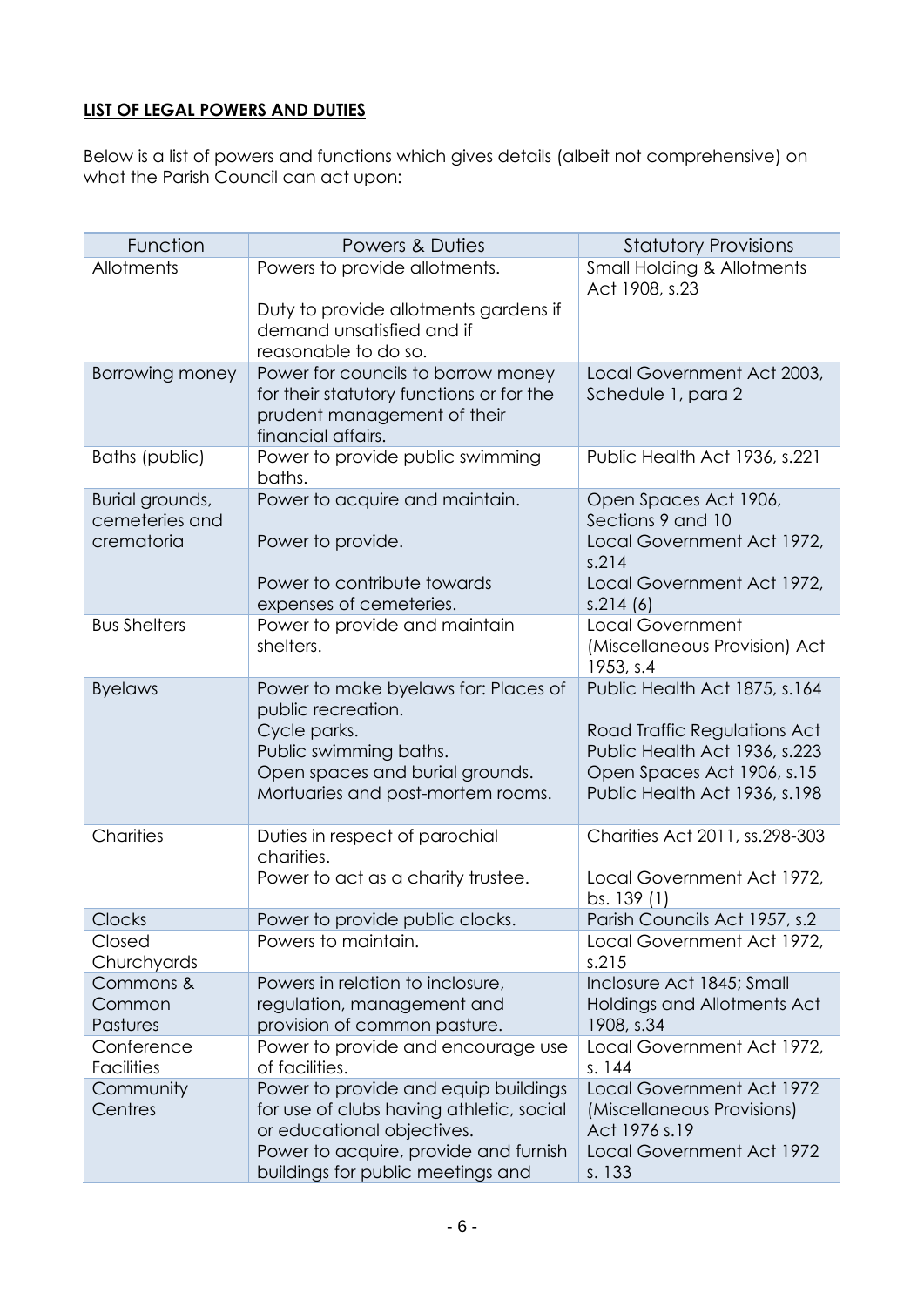|                                | assemblies.                                                                                                                                                                                                                                                                                                                                                                                                                                                                                                                                                                                                                                                                                         |                                                                                                                                                                                                                                                                                                                                                             |
|--------------------------------|-----------------------------------------------------------------------------------------------------------------------------------------------------------------------------------------------------------------------------------------------------------------------------------------------------------------------------------------------------------------------------------------------------------------------------------------------------------------------------------------------------------------------------------------------------------------------------------------------------------------------------------------------------------------------------------------------------|-------------------------------------------------------------------------------------------------------------------------------------------------------------------------------------------------------------------------------------------------------------------------------------------------------------------------------------------------------------|
| Crime Prevention               | Power to spend money on crime<br>detection and prevention measures.                                                                                                                                                                                                                                                                                                                                                                                                                                                                                                                                                                                                                                 | <b>Local Government and</b><br>Rating Act 1997, s. 31                                                                                                                                                                                                                                                                                                       |
| Ditches and<br>ponds           | Power to drain and maintain ponds<br>and ditches to prevent harm to<br>public health.                                                                                                                                                                                                                                                                                                                                                                                                                                                                                                                                                                                                               | Public Health Act 1936, s. 260                                                                                                                                                                                                                                                                                                                              |
| Entertainment<br>and the arts  | Provision of entertainment and<br>support of the arts.                                                                                                                                                                                                                                                                                                                                                                                                                                                                                                                                                                                                                                              | Local Government Act 1972.<br>S.145                                                                                                                                                                                                                                                                                                                         |
| Environment                    | Power to issue fixed penalty notices<br>for litter, graffiti and offences under<br>dog control orders.                                                                                                                                                                                                                                                                                                                                                                                                                                                                                                                                                                                              | Clean Neighbourhoods and<br>Environment Act 2005, s.19,<br>s.30, Part 6                                                                                                                                                                                                                                                                                     |
| General Power of<br>Competence | Power for an eligible Council to do<br>anything subject to statutory<br>prohibitions, restrictions and<br>limitations which include those in<br>place before or after the introduction<br>of the general power of<br>competence.                                                                                                                                                                                                                                                                                                                                                                                                                                                                    | Localism Act 2011, ss 1-8                                                                                                                                                                                                                                                                                                                                   |
| Gifts                          | Power to accept.                                                                                                                                                                                                                                                                                                                                                                                                                                                                                                                                                                                                                                                                                    | Local Government Act 1972,<br>s. 139                                                                                                                                                                                                                                                                                                                        |
| Highways                       | Power to repair and maintain public<br>footpaths and bridleways.<br>Power to light roads and public<br>places.<br>Power to provide parking places for<br>vehicles, bicycles and motorcycles.<br>Power to enter into agreement as to<br>dedication and widening.<br>Power to provide roadside seats and<br>shelters.<br>Power to consent to a local highway<br>authority stopping maintenance of a<br>highway or stopping up/diverting a<br>highway.<br>Power to complain to district council<br>about the protection of rights of way<br>and roadside waste.<br>Power to provide certain traffic signs<br>and other notices.<br>Power to plant trees and shrubs and<br>to maintain roadside verges. | Highways Act 1980, ss. 43, 50<br>Parish Councils Act 1957, s. 3;<br>Highways Act 1980, s.301<br>Road Traffic Regulation Act<br>1984, ss. 57, 63<br>Highways Act 1980, ss. 30, 72<br>Parish Councils Act 1957, s. 1<br>Highways Act 1980, ss. 47, 116<br>Highways Act 1980, s. 130<br>Road Traffic Regulation Act<br>1984, s. 72<br>Highways Act 1980, s. 96 |
| <b>Honorary Titles</b>         | Power to admit to be honorary<br>freemen/freewomen of the council's<br>area persons of distinction and<br>persons who have, in the opinion of<br>the authority, rendered eminent<br>services to that place or area.                                                                                                                                                                                                                                                                                                                                                                                                                                                                                 | Local Government Act 1972,<br>s. 249                                                                                                                                                                                                                                                                                                                        |
| Investments                    | Power to participate in schemes of<br>collective investment.                                                                                                                                                                                                                                                                                                                                                                                                                                                                                                                                                                                                                                        | Trustee Investments Act 1961,<br>s. 11                                                                                                                                                                                                                                                                                                                      |
| Land                           | Power to acquire by agreement, to<br>appropriate, to dispose of.<br>Power to accept gifts of land.                                                                                                                                                                                                                                                                                                                                                                                                                                                                                                                                                                                                  | Local Government Act 1972,<br>ss. 124, 126, 127                                                                                                                                                                                                                                                                                                             |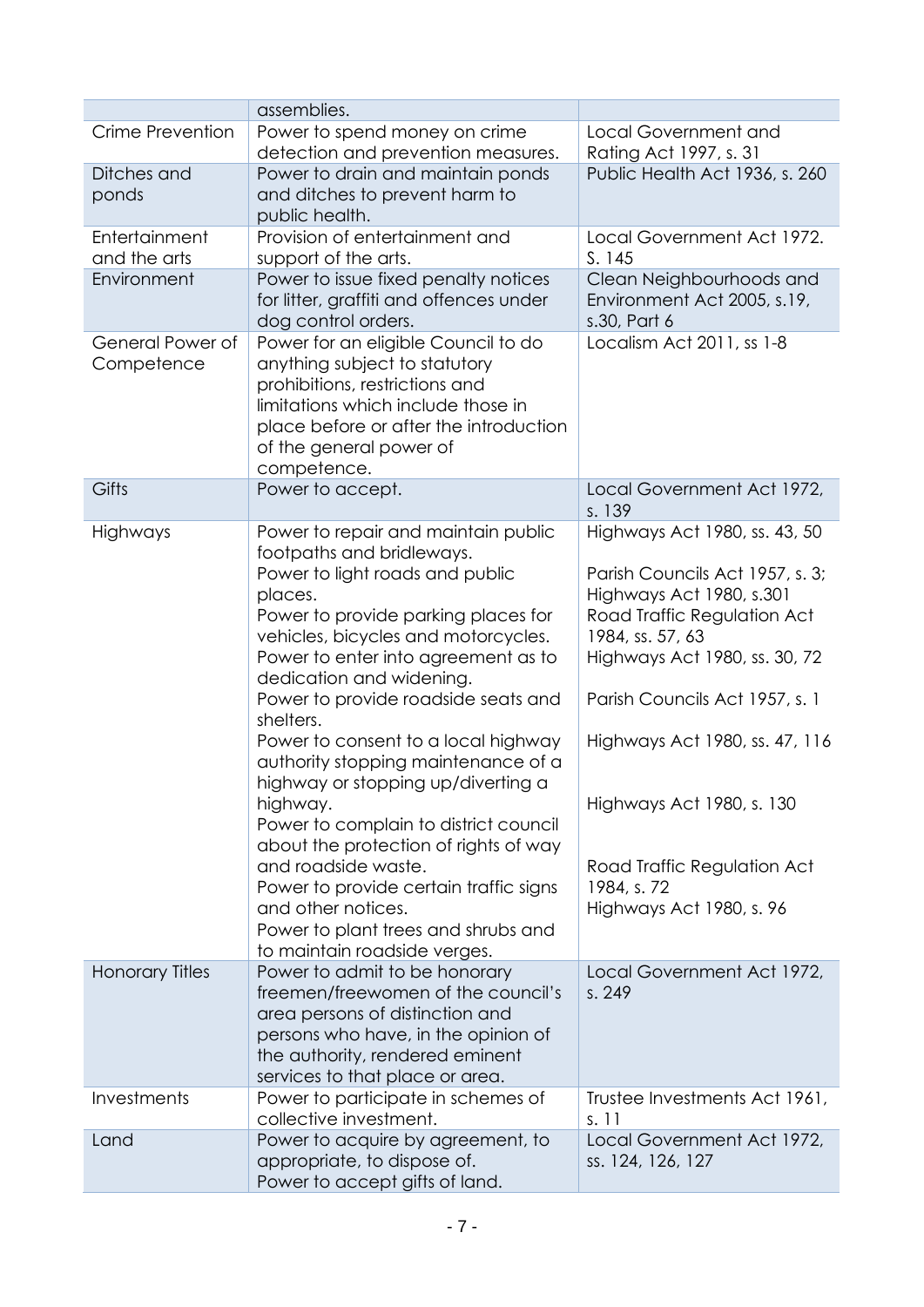| Litter                                                                                | Provision of bins.                                                                                                                                                | Litter Act, 1983, ss. 5, 6                                                                                                                                   |
|---------------------------------------------------------------------------------------|-------------------------------------------------------------------------------------------------------------------------------------------------------------------|--------------------------------------------------------------------------------------------------------------------------------------------------------------|
| Lotteries                                                                             | Powers to promote.                                                                                                                                                | Gambling Act 2005, s. 252,<br>258                                                                                                                            |
| <b>Markets</b>                                                                        | Power to establish or acquire by<br>agreement markets within the<br>council's area and provide a<br>marketplace and market building.                              | Food Act 1984, s. 50                                                                                                                                         |
| Mortuaries and<br>post-mortem<br>rooms                                                | Power to provide mortuaries and<br>post-mortem rooms.                                                                                                             | Public Health Act 1936, s. 198                                                                                                                               |
| Neighbourhood<br>Planning                                                             | Powers to act as lead body for a<br>neighbourhood development plan or<br>a neighbourhood development<br>order.                                                    | Localism Act 2011, Schedule<br>9; Town and County Planning<br>Act 1990, ss. 61E-61Q,<br>Schedule 4B; Planning and<br>Compulsory Purchase Act<br>2004, s. 38A |
| Newsletter                                                                            | Power to provide information relating<br>to matters affecting local<br>government.                                                                                | Local Government Act 1972,<br>s. 142                                                                                                                         |
| Nuisances                                                                             | Power to deal with offensive ditches.                                                                                                                             | Public Health Act 1936, s. 260                                                                                                                               |
| Open spaces                                                                           | Power to acquire and maintain land<br>for public recreation.<br>Power to acquire and maintain land<br>for open spaces.                                            | Public Health Act 1875, s. 164<br>Open Spaces Act 1906, ss. 9<br>and 10                                                                                      |
| <b>Parish Property</b><br>and Documents                                               | Power to receive and retain.<br>Duty to deposit certain published<br>works in specific deposit libraries.                                                         | Local Government Act 1972,<br>s. 226<br>Legal Deposit Libraries Act<br>2003, s. 1                                                                            |
| Public buildings<br>and village hall                                                  | Power to acquire and provide<br>buildings for public meetings and<br>assemblies.                                                                                  | Local Government Act 1972,<br>s. 133                                                                                                                         |
| Public<br>Conveniences                                                                | Power to provide.                                                                                                                                                 | Public Health Act 1936, s. 87                                                                                                                                |
| Recreation                                                                            | Power to provide a wide range of<br>recreational facilities.                                                                                                      | <b>Local Government</b><br>(Miscellaneous Provisions)<br>Act 1976, s. 19                                                                                     |
|                                                                                       | Provision of boating pools.                                                                                                                                       | Public Health Act 1961, s. 54                                                                                                                                |
| Right to<br>challenge<br>services that are<br>provided by a<br>principal<br>authority | The right to submit an interest in<br>running a service provided by a<br>district, county or unitary authority.                                                   | Localism Act 2011, ss. 81-86                                                                                                                                 |
| Right to nominate<br>and bid for assets<br>of community<br>value                      | The right to nominate assets to be<br>added to a list of assets of<br>community value and the right to bid<br>to buy a listed asset when it comes<br>up for sale. | Localism Act 2011, ss. 87-108                                                                                                                                |
| Town and<br>Country Planning                                                          | Right to be notified of planning<br>applications if right has been<br>requested.                                                                                  | Town and Country Planning<br>Act 1990, Sched. 1, para. 8                                                                                                     |
| Tourism                                                                               | Power to encourage tourism to the                                                                                                                                 | Local Government Act 1972,                                                                                                                                   |